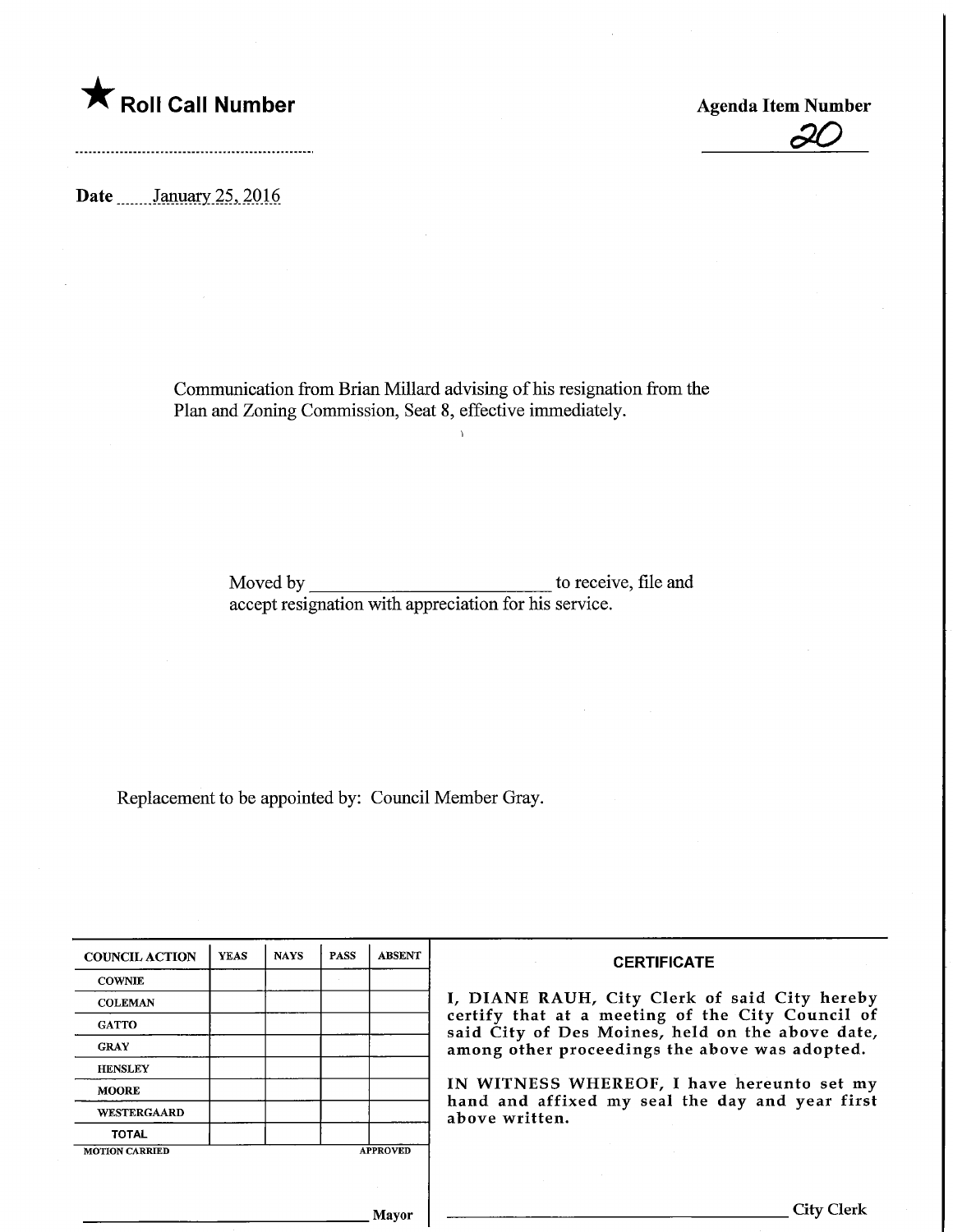## Herzberg, Karen M.

**From:** Rauh, Diane I.<br> **Sent:** Tuesday, Janu Sent: Tuesday, January 19, 2016 1:45 PM<br>To: The Herzberg, Karen M.; Baumgartner, I Herzberg, Karen M.; Baumgartner, Laura L. Subject: FW: Plan and Zoning Commission resignation  $\overline{20}$ 

From: bmillarddsm [mailto:bmillarddsm@aol.com] Sent: Tuesday, January 19, 2016 9:15 AM To: Gray, William S. Cc: Rauh, Diane I.; Ludwig, Michael G.; Greg Jones Subject: Plan and Zoning Commission resignation

Councilman Gray,

Effective immediately, I am resigning my seat on the Des Moines Plan and Zoning Commission.

Sincerely Brian L Millard

Sent from my Verizon Wireless 4G LTE smartphone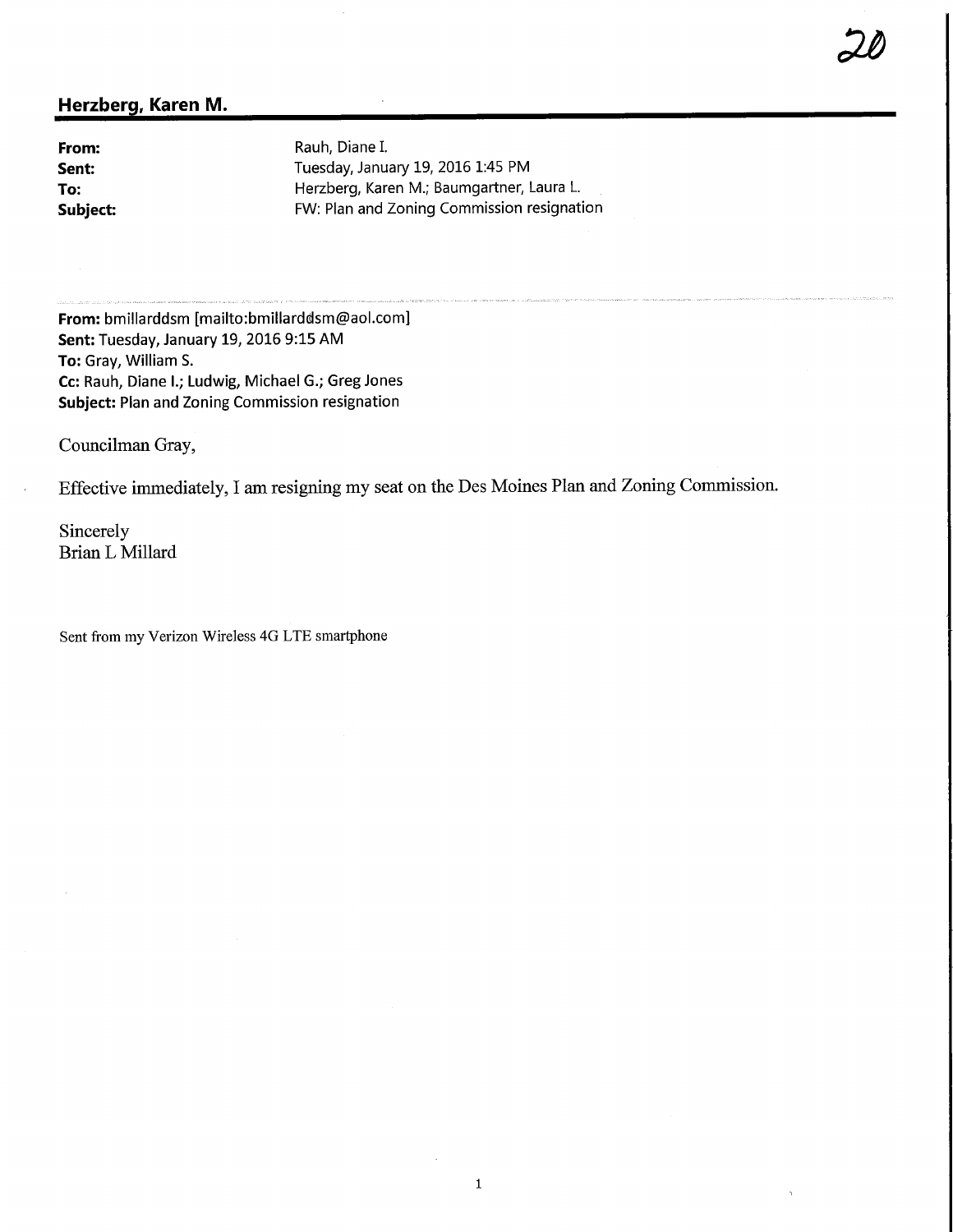## City of Des Moines, Iowa Boards and Commissions Board Composition

 $\overline{\phantom{a}}$ 

## Plan and Zoning Commission

| Description:   | Oversees the preparation and administration of the Comprehensive Plan, zoning, long-range<br>planning, subdivision, and public improvements as defined by codes; sets policy; and<br>determines plan and zoning requirements. Iowa Code Section 414.6 |  |  |  |
|----------------|-------------------------------------------------------------------------------------------------------------------------------------------------------------------------------------------------------------------------------------------------------|--|--|--|
| Staff contact: | Erik Lundy (283-4144)                                                                                                                                                                                                                                 |  |  |  |
| Term length:   | Five years                                                                                                                                                                                                                                            |  |  |  |
| Expiration:    | First Monday in July                                                                                                                                                                                                                                  |  |  |  |
| Meetings:      | 5:30 PM and 6:00 PM, First and third Thursdays of each month, Informational meeting - 5:30<br>PM when (scheduled); actual meeting 6:00 PM Public Hearings                                                                                             |  |  |  |
| Location:      | 400 Robert D Ray Drive                                                                                                                                                                                                                                |  |  |  |
|                | City Hall, Second floor, Room: City Council Chambers                                                                                                                                                                                                  |  |  |  |
| Requirements:  | GENDER BALANCE REQUIRED - Fifteen members qualified by knowledge or experience<br>to act in matters pertaining to the development and execution of a city plan; no member may<br>hold an elective office in the municipal government.                 |  |  |  |

Prof. requirements:

| <b>Member Information</b>                                                                        |                                                                                       |                                                                                                                                                                                               |  |  |  |
|--------------------------------------------------------------------------------------------------|---------------------------------------------------------------------------------------|-----------------------------------------------------------------------------------------------------------------------------------------------------------------------------------------------|--|--|--|
| Dory L Briles<br>3501 SW 33rd Street<br>Des Moines 50321<br>Seat: 07 - Citizen of DM             | $(C)$ :<br>515 778-4732<br>$(D)$ :<br>515 256-7949<br>(E):<br>$(W)$ :                 | 7/1/2019<br>Term expires:<br>Took office:<br>12/3/2012<br>Appointed by:<br>6 - At Large B - Coleman<br>Residing in Ward: 3<br>Eligibility:<br>Eligible for reappointment<br>Gender:<br>Female |  |  |  |
| Jo Anne Corigliano<br>2611 S.E. 7th<br>Des Moines 50315<br>Seat: 15 - Citizen of DM              | (C).<br>$(D)$ :<br>515 243-7738<br>$(E)$ :<br>(W): 515 000-0000                       | 7/1/2018<br>Term expires:<br>Took office:<br>1/28/2008<br>Appointed by:<br>4 - Ward 4<br>Residing in Ward: 4<br>Eligibility:<br>Eligible for reappointment<br>Gender:<br>Female               |  |  |  |
| Jacqueline R Easley<br>3113 Southern Hills Drive<br>Des Moines 50321<br>Seat: 04 - Citizen of DM | $(C)$ :<br>$(D)$ :<br>$(E)$ : 515 243-3803<br>(W): 515 245-2194                       | 7/2/2012<br>Term expires:<br>Took office:<br>7/14/2008<br>Appointed by:<br>5 - At Large A - Moore<br>Residing in Ward: 3<br>Eligible for reappointment<br>Eligibility:<br>Gender:<br>Female   |  |  |  |
| Timothy A Fitzgerald<br>2224 Evergreen Avenue<br>Des Moines 50320<br>Seat: 14 - Citizen of DM    | 515 554-5036<br>$(C)$ :<br>515 243-7271<br>$(D)$ :<br>515 246-9855<br>(E):<br>$(W)$ : | 7/1/2014<br>Term expires:<br>Took office:<br>5/9/2011<br>4 - Ward 4<br>Appointed by:<br>Residing in Ward: 4<br>Eligible for reappointment<br>Eligibility:<br>Gender:<br>Male                  |  |  |  |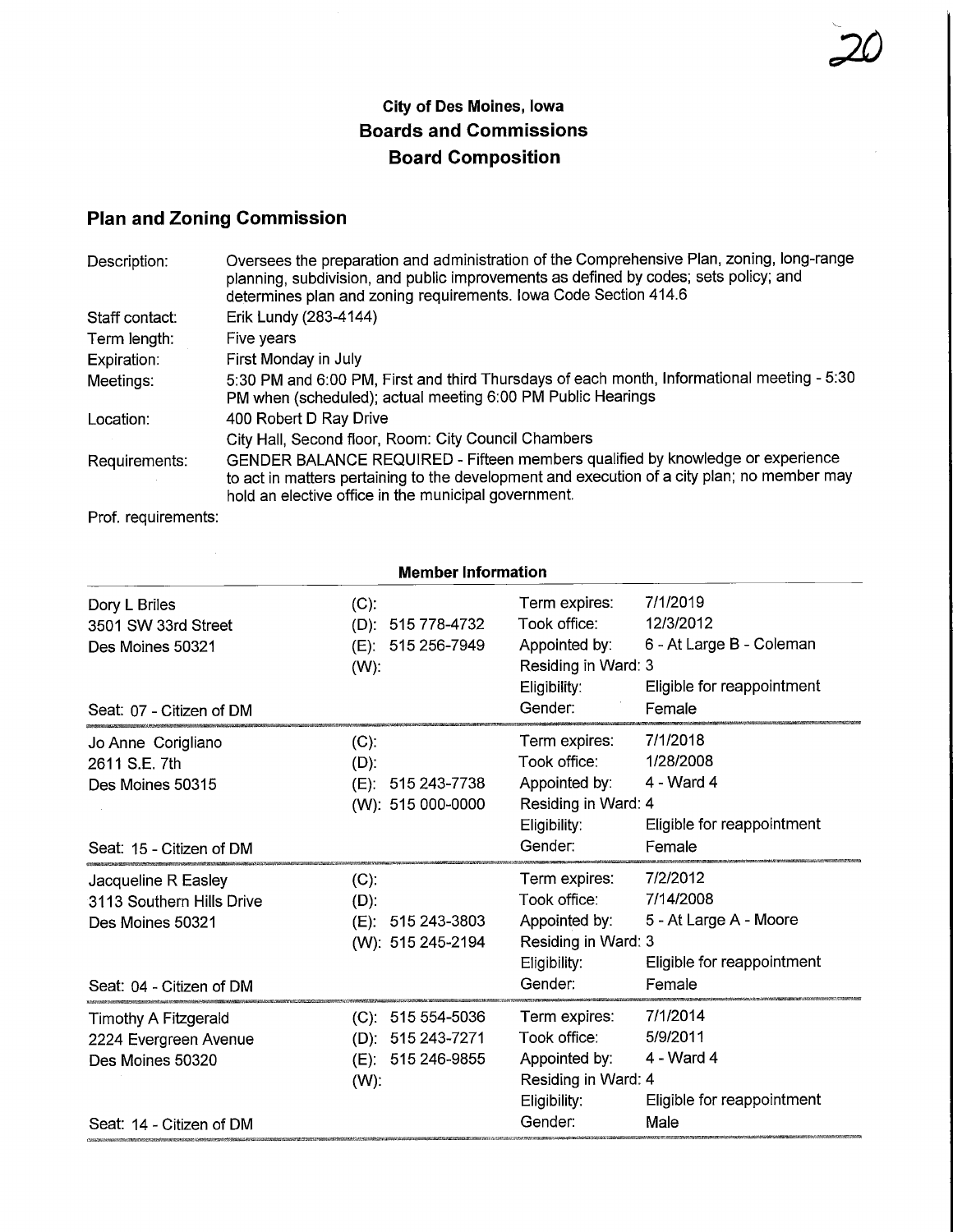Board Composition January 19,2016 Page 2 of 3

 $\bar{z}$ 

|                                                                                       | <b>Member Information</b>                                              |                                                                                                  |                                                                              |
|---------------------------------------------------------------------------------------|------------------------------------------------------------------------|--------------------------------------------------------------------------------------------------|------------------------------------------------------------------------------|
| Jann Freed<br>3304 Terrace Drive<br>Des Moines 50312<br>Seat: 03 - Citizen of DM      | $(C)$ :<br>(D): 515 360-5691<br>(E): 515 274-2798<br>$(W)$ :           | Term expires:<br>Took office:<br>Appointed by:<br>Residing in Ward: 3<br>Eligibility:<br>Gender: | 7/1/2016<br>7/15/2013<br>7 - Mayor<br>Eligible for reappointment<br>Female   |
| John D Hilmes<br>5115 Woodland Avenue<br>Des Moines 50312<br>Seat: 13 - Citizen of DM | $(C)$ :<br>(D): 515 288-0145<br>(E): 515 277-1266<br>(W): 515 288-0145 | Term expires:<br>Took office:<br>Appointed by:<br>Residing in Ward: 3<br>Eligibility:<br>Gender: | 7/1/2015<br>7/26/2010<br>$3 - Ward3$<br>Eligible for reappointment<br>Male   |
| Gregory C Jones<br>526 E Grand Avenue<br>Des Moines 50309<br>Seat: 01 - Citizen of DM | $(C)$ :<br>$(D)$ :<br>(E): 515 276-0782<br>(W): 515 280-8026           | Term expires:<br>Took office:<br>Appointed by:<br>Residing in Ward: 4<br>Eligibility:<br>Gender: | 7/1/2012<br>9/13/2002<br>7 - Mayor<br>Not eligible for reappointment<br>Male |
| Sasha Kamper<br>1804 38th Street<br>Des Moines 50310<br>Seat: 09 - Citizen of DM      | (C): 515 279-0410<br>(D): 515 480-2591<br>$(E)$ :<br>(W): 515 248-2046 | Term expires:<br>Took office:<br>Appointed by:<br>Residing in Ward: 1<br>Eligibility:<br>Gender: | 7/1/2016<br>3/9/2015<br>1 - Ward 1<br>Eligible for reappointment<br>Female   |
| Brian Millaren<br>3920 Lynner Drive<br>Mouves 50<br>Seat: 08 - Citizen of DM          | $(C)$ :<br>(D): 515 202-2788<br>$(E)$ :<br>(W): 515 202-2788           | Term expires:<br>Took office:<br>Appointed by:<br>Residing in Ward: 1<br>Eligibility:<br>Gender: | 7/6/2020<br>7/6/2015<br>1 - Ward 1<br>Eligible for reappointment<br>Male     |
| William C Page<br>520 East Sheridan<br>Des Moines 50313<br>Seat: 11 - Citizen of DM   | $(C)$ :<br>$(D)$ :<br>(E): 515 243-5740<br>(W): 515 243-5740           | Term expires:<br>Took office:<br>Appointed by:<br>Residing in Ward: 2<br>Eligibility:<br>Gender: | 7/1/2016<br>10/26/2009<br>2 - Ward 2<br>Eligible for reappointment<br>Male   |
|                                                                                       |                                                                        |                                                                                                  |                                                                              |